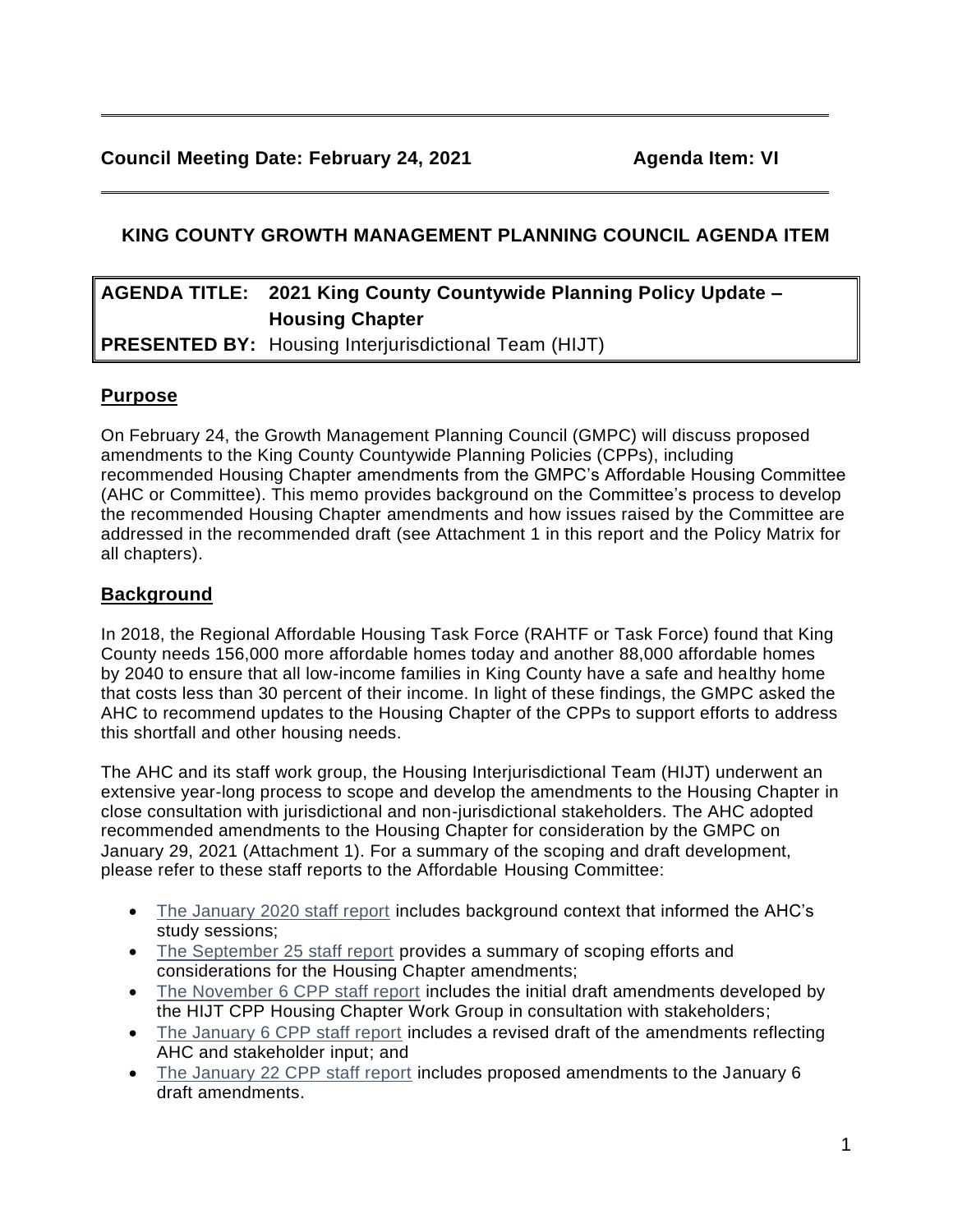## **Issues Raised by the AHC**

The Committee raised four issues during their final deliberations. Staff subsequently resolved three of the issues, and one remains unresolved.

#### **Issue Requiring Further Attention**

Some AHC members expressed concern about the capacity of smaller jurisdictions to meet the reporting requirements listed under the "Jurisdictions, including the county for unincorporated areas, will report annually to the county" section of policy H-25. HIJT staff will work with smaller cities to assess the feasibility of each reporting requirement and will communicate to the GMPC in March the outcome of those discussions.

#### **Resolved Issues**

#### *Reach Consensus on Table H-2*

The draft resolves a concern raised at the AHC meeting regarding Table H-2, which shows the current housing supply by jurisdiction and affordability levels. The AHC's recommendation was made contingent upon staff reaching consensus on a regionally-consistent and replicable methodology for Table H-2 by the February 24 GMPC meeting. Following the January 29 AHC meeting, County and city staff met with the consultants that produced these reports to understand how the County and consultants each approached their analyses. The HIJT staff agreed to keep Table H-2 in the Technical Appendix. County staff provided additional documentation of the methodology used in the table to aid cities in comparing their consultants' findings with County staff's. Finally, the HIJT CPP Work Group collaborated to develop the narrative text in the Technical Appendix to explain and contextualize Table H-2. See Attachment 1 for this text.

*Ensure Consistency with King County's Land Use Map Terminology in Policy H-25* The draft resolves a concern that the reference to "and the future land use map" may be inconsistent with King County's terminology. King County does not have a future land use map, so staff dropped the reference to "future" in policy H-25, as shown in Attachment 1.

#### *Note Interest in Monitoring How Market Forces Impact Housing Need*

Staff determined that the current data-reporting and monitoring requirements in policy H-23 are sufficient for tracking net new affordable housing units annually to account for loss of affordability due to market forces. Some AHC members stressed the importance of being able to measure this. Per policy H-23, King County staff responsible for the Affordable Housing Dashboard will update housing supply by jurisdiction and affordability level as reported by the U.S. Department of Housing and Urban Development annually (see Table H-2 in Attachment 1 for the most recent data). Year-over-year trends will help the region understand how broader market conditions are affecting changes in the supply of homes affordable at different income levels. This information will be supplemented with information on changes in supply to the income-restricted affordable housing stock in the region, which will remain affordable despite broader market forces. The gap between the housing supply as reported by HUD and the income-restricted units can serve as an indicator of the number of households at risk of displacement if the unit becomes unaffordable.

### **Attachment**

**Attachment 1:** Affordable Housing Committee's Recommended Amendments to the CPP Housing Chapter with Narrative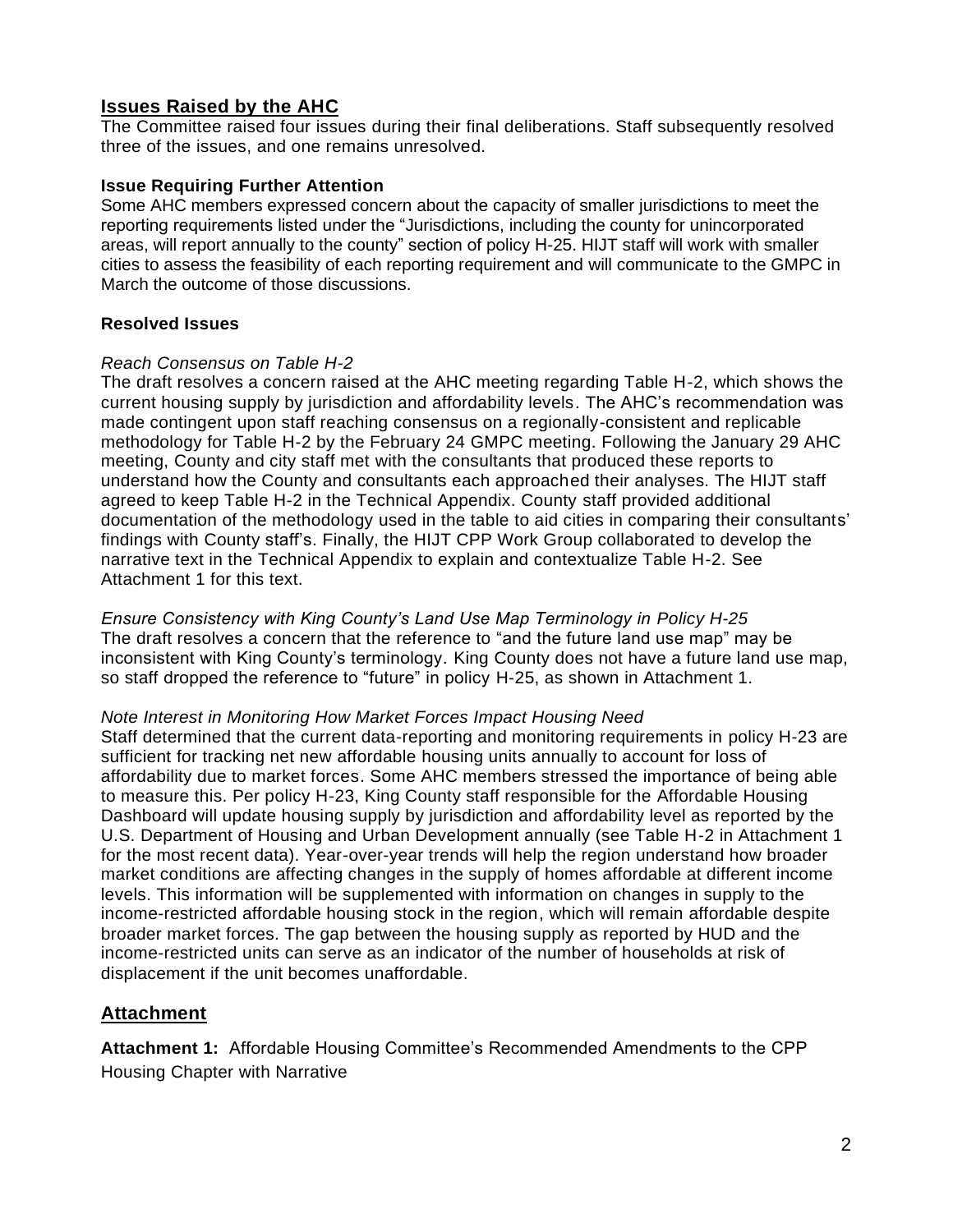**Attachment 1:** Affordable Housing Committee's Recommended Amendments to the CPP Housing Chapter with Narrative

# **HOUSING**

The Countywide Planning Policies in the Housing Chapter support a range of affordable, accessible, and healthy housing choices for current and future residents. Further, they respond to the legacy of discriminatory housing and land use policies and practices (e.g. redlining, racially restrictive covenants, exclusionary zoning, etc.) that have led to significant racial and economic disparities in access to housing and neighborhoods of choice. These disparities affect equitable access to well-funded schools, healthy environments, open space, and employment.

The policies reflect the region's commitment to addressing the 2018 findings of the Regional Affordable Housing Task Force (Task Force). Key findings include:

- Dramatic housing price increases between 2012 and 2017 resulted in an estimated 156,000 extremely low-, very low-, and low-income households spending more than 30 percent of their income on housing (housing cost burdened); and
- Black, Hispanic, Indigenous, and extremely low-income households are among those most disproportionately impacted by housing cost burden.

While significant housing market activity is needed to reach overall King County housing growth targets, the ability of the region's housing market to address the housing needs of lowincome households is limited. A large majority of the need will need to be addressed with units restricted to income-eligible households – both rent-restricted units and resale restricted homes ("income-restricted units").

Building on the Task Force's work, this chapter establishes a countywide need for affordable housing defined as the additional housing units needed in King County by 2044 so that no household at or below 80 percent of Area Median Income (AMI) is housing cost burdened. While the need is expressed in countywide terms, housing affordability varies significantly across jurisdictions. In addressing housing needs, less affordable jurisdictions will need to take significant action to increase affordability across all income levels while more affordable jurisdictions will need to take significant action to preserve affordability. To succeed, all communities must address housing need where it is greatest--housing affordable to extremelylow income households.

The policies below set a framework for individual and collective action and accountability to meet the countywide need and eliminate disparities in access to housing and neighborhoods of choice. These policies guide jurisdictions through a four-step process:

- 1. Conduct a housing inventory and analysis;
- 2. Implement policies and strategies to equitably meet housing needs;
- 3. Measure results and provide accountability; and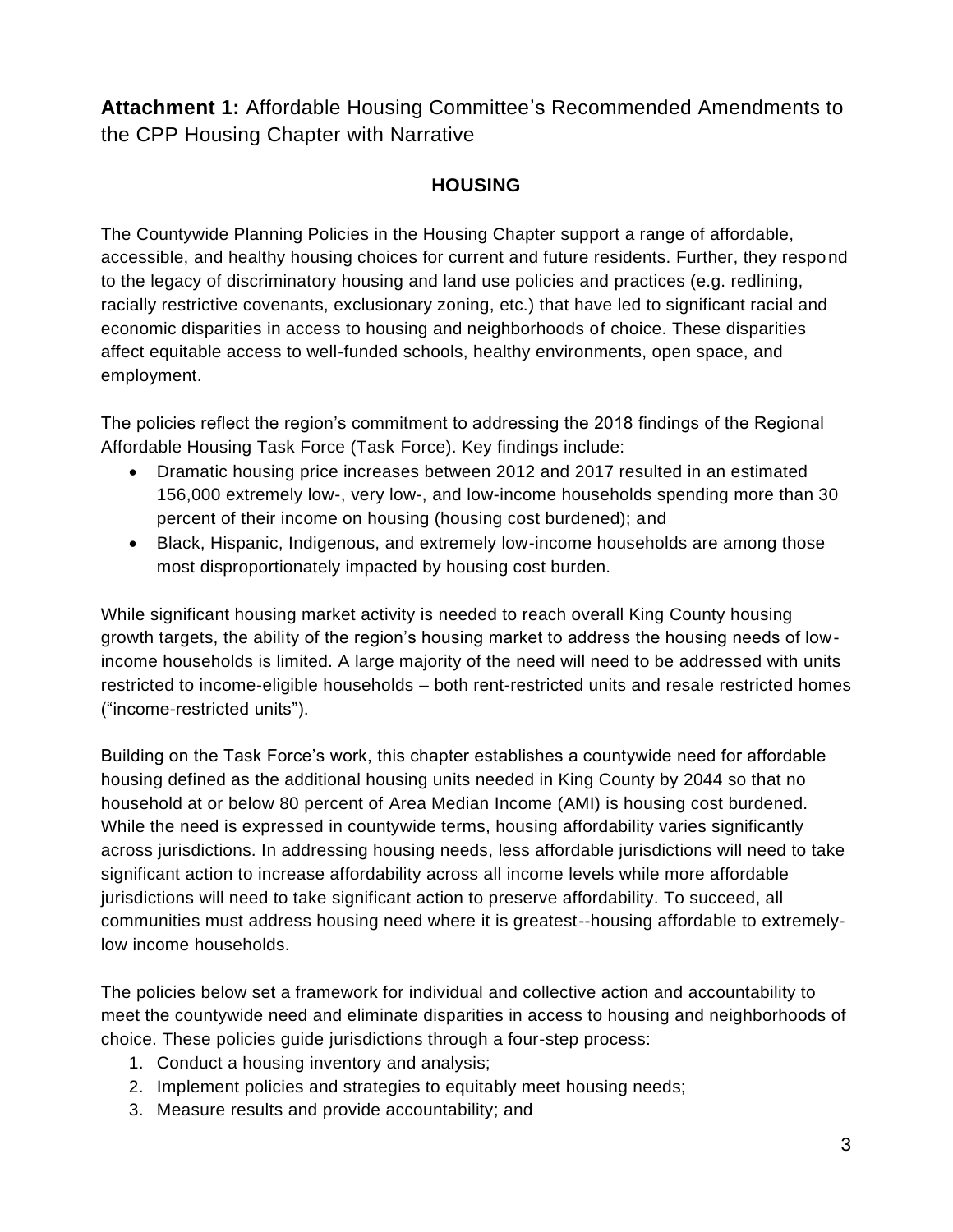4. Adjust strategies to meet housing needs.

**Overarching Goal:** Provide a full range of affordable, accessible, healthy, and safe housing choices to every resident in King County. All jurisdictions work to:

- preserve, improve, and expand their housing stock;
- promote fair and equitable access to housing for all people;
- and take actions that eliminate race-, place-, ability-, and income-based housing disparities.

**H-1** Address the countywide need for housing affordable to households with low, very low, and extremely low incomes, including those with special needs, at a level that calibrates with the jurisdiction's identified affordability gap for those households. The countywide need for housing in 2044 by percentage of AMI is:

| 30% and below AMI (extremely low) | 15% of total housing supply |
|-----------------------------------|-----------------------------|
| 31-50% of AMI (very low)          | 15% of total housing supply |
| 51-80% of AMI (low)               | 19% of total housing supply |

Table H-1 provides additional context on the countywide need for housing.<sup>1</sup>

| <b>Table H-1: King County</b><br><b>Affordable Housing Need</b> | At or<br>Below 30%<br><b>AMI</b> | <b>Between 31%</b><br>AMI and 50%<br><b>AMI</b> | <b>Between</b><br>51% AMI<br>and 80%<br>AMI | At or<br><b>Below</b><br>80% AMI |  |  |  |
|-----------------------------------------------------------------|----------------------------------|-------------------------------------------------|---------------------------------------------|----------------------------------|--|--|--|
| <b>Housing Units by</b>                                         |                                  |                                                 |                                             |                                  |  |  |  |
| Affordability (2019)                                            |                                  |                                                 |                                             |                                  |  |  |  |
| <b>Number of Units</b>                                          | 44,000                           | 122,000                                         | 180,000                                     | 346,000                          |  |  |  |
| As Share of Total Units                                         | 5%                               | 13%                                             | 19%                                         | 36%                              |  |  |  |
| Additional Affordable Housing Units Needed (2019-2044)          |                                  |                                                 |                                             |                                  |  |  |  |
| <b>Additional Housing Units</b>                                 |                                  |                                                 |                                             |                                  |  |  |  |
| <b>Needed to Address Existing</b><br>Conditions <sup>2</sup>    | 105,000                          | 31,000                                          | 23,000                                      | 159,000                          |  |  |  |
|                                                                 |                                  |                                                 |                                             |                                  |  |  |  |

 $1$  Table H-1 includes both homeownership and rental units.

<sup>&</sup>lt;sup>2</sup> Estimates of additional affordable units needed to address existing cost burden and provide housing for persons experiencing homelessness. The estimates are based on a model in which adding units for households within a given low-income category (e.g., < 30% AMI) allows those households to vacate units affordable within the next income category (e.g., greater than 30% AMI and less than or equal to 50% of AMI), in turn addressing needs of cost-burdened households in that income level. (Estimates shown assume that housing units equal to  $1/25<sup>th</sup>$  of cost burdened households in each category are added annually in each income category until cost burden is eliminated; a range of estimates is possible depending on inputs to this model.)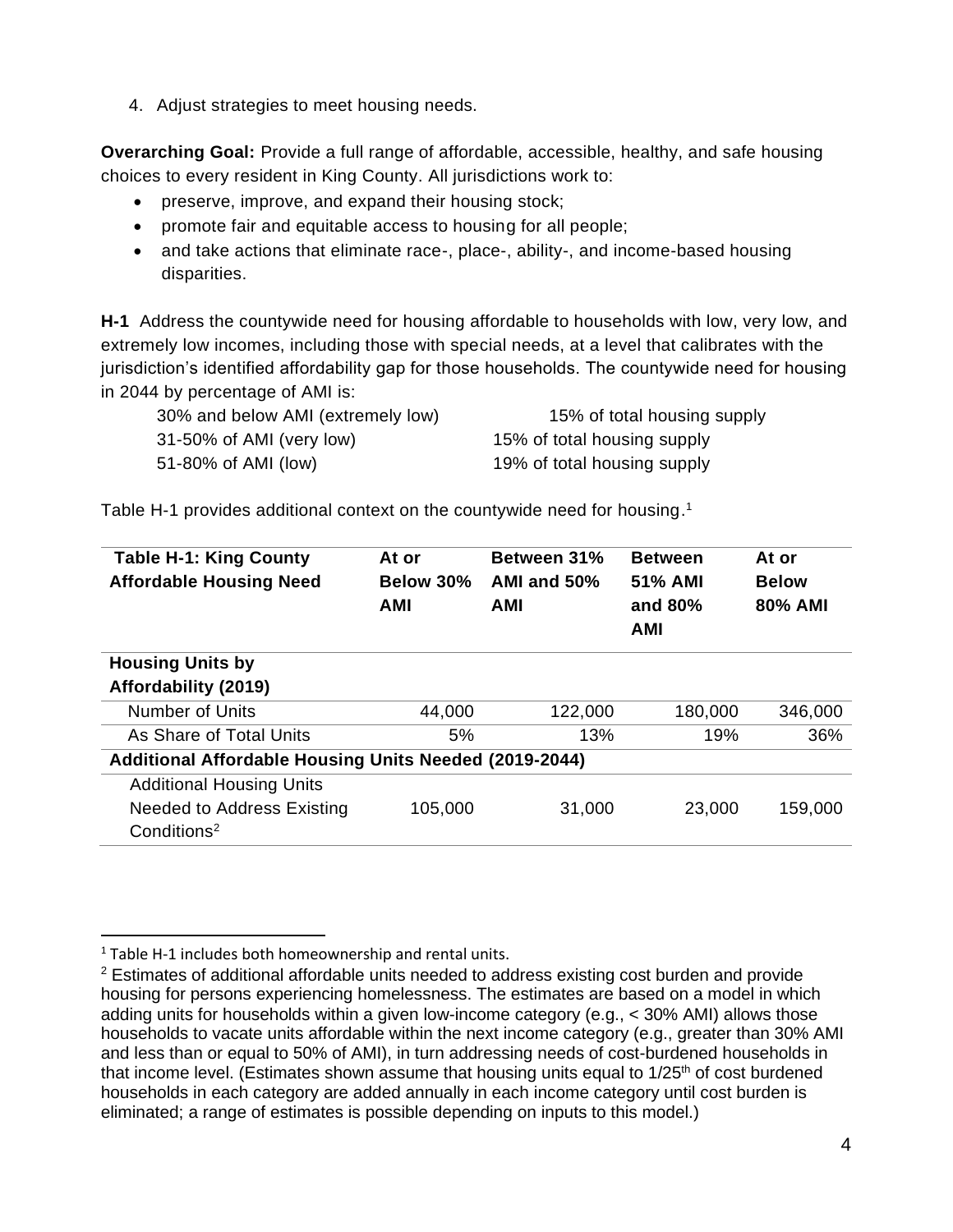| Housing Units Needed to<br>Address Growth Through<br>2044 <sup>3</sup>         | 39,000  | 32,000  | 33,000  | 104,000 |  |  |  |
|--------------------------------------------------------------------------------|---------|---------|---------|---------|--|--|--|
| <b>Total Additional Affordable</b><br><b>Housing Units Needed</b>              | 144,000 | 63,000  | 56,000  | 263,000 |  |  |  |
| Total Affordable Housing Units Needed by 2044 (Includes Current Housing Units) |         |         |         |         |  |  |  |
| <b>Number of Units</b>                                                         | 188,000 | 185,000 | 236,000 | 609,000 |  |  |  |
| As Share of Total Units                                                        | 15%     | 15%     | 19%     | 49%     |  |  |  |

Refer to Appendix X for the methodology used to calculate countywide need and 2019 jurisdictional affordability levels as compared to countywide need.

**H-2** Prioritize the need for housing affordable to households at or below 30% AMI (extremely low income) by implementing tools such as:

- capital, operations, and maintenance funding;
- complementary land use regulations;
- welcoming communities;
- supportive policies; and
- collaborative actions by all jurisdictions.

## *Conduct a Housing Inventory and Analysis*

The Growth Management Act requires an inventory and analysis of existing and projected housing needs as part of each jurisdiction's comprehensive plan housing element. The inventory and needs analysis, together with an evaluation of recent progress to address housing needs, helps cities identify the greatest needs and prioritize strategies to address them. Understanding the impact of discriminatory housing and land use practices and current disparities in access to housing and neighborhoods of choice helps focus policies and programs to achieve equitable housing outcomes. For example, understanding disparities in access to opportunity areas (i.e. areas with high quality schools, jobs, transit and access to parks, open space, and clean air, water, and soil) can identify a need for increased affordability in those areas. Appendix X provides further guidance on conducting a housing inventory and analysis.

**H-3** Conduct an inventory and analysis in each jurisdiction of existing and projected housing needs of all segments of the population and summarize the findings in the housing element. The inventory and analysis shall include:

- a. affordability gap of the jurisdiction's housing supply as compared to countywide need percentages from policy H-1 (see table H-2 in Appendix);
- b. number of existing housing units by housing type, age, number of bedrooms, occupants per room, condition, tenure, and AMI limit (for income-restricted units);

<sup>&</sup>lt;sup>3</sup> Estimates of housing units needed to address growth assume income distribution of households added through growth is the same as existing income distribution.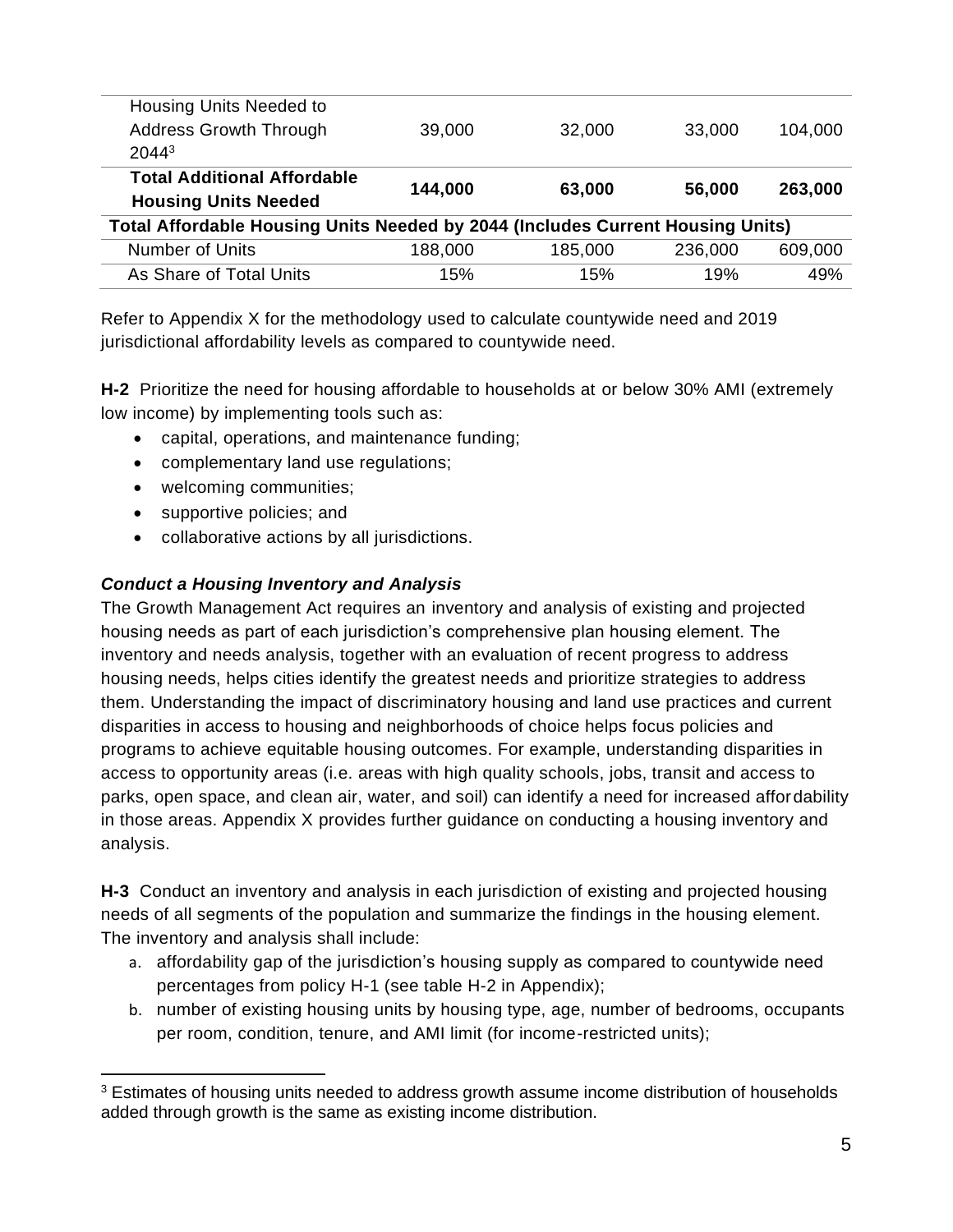- c. percentage of residential land zoned for and geographic distribution of moderate- and high-density housing in the jurisdiction;
- d. number of units, including number of income-restricted units, within a half-mile walkshed of high capacity or frequent transit stations and regional and countywide centers;
- e. household characteristics, by race/ethnicity:
	- i. income (median and by AMI bracket)
	- ii. tenure
	- iii. size
	- iv. housing cost burden and severe housing cost burden;
- f. current population characteristics, by race/ethnicity:
	- i. age
	- ii. disability;
- g. projected population growth and demographic change;
- h. housing development capacity within a half-mile walkshed of high capacity or frequent transit;
- i. ratio of housing to jobs in the jurisdiction;
- j. summary of existing and proposed partnerships and strategies, including dedicated resources, for meeting countywide housing need, particularly for populations disparately impacted;
- k. the housing needs of people who need supportive services or accessible units, including but not limited to people experiencing homelessness, disabled persons, people with medical conditions, and older adults; and
- l. the housing needs of communities experiencing disproportionate harm of housing inequities including Black, Indigenous, and People of Color (BIPOC).

**H-4** Evaluate the effectiveness of existing housing policies and strategies to meet a significant share of countywide need. Identify gaps in existing partnerships, policies, and dedicated resources for meeting the countywide need and eliminating racial and other disparities in access to housing and neighborhoods of choice.

**H-5** Document the local history of racially exclusive and discriminatory land use and housing practices, consistent with local and regional fair housing reports and other resources. Explain the extent to which that history is still reflected in current development patterns, housing conditions, tenure, and access to opportunity. Demonstrate how current strategies are addressing impacts of those racially exclusive and discriminatory policies and practices. The County will support jurisdictions in identifying and compiling resources to support this analysis.

## *Collaborate Regionally*

Housing affordability is important to regional economic vitality and sustainability. Housing markets do not respect jurisdictional boundaries. For these reasons, this section promotes cross-sectoral and interjurisdictional coordination and collaboration to identify and meet the housing needs of households with extremely low, very low, and low incomes. Collaborative efforts, supported by the work of the Affordable Housing Committee, the Puget Sound Regional Council and other bodies, contribute to producing and preserving affordable housing and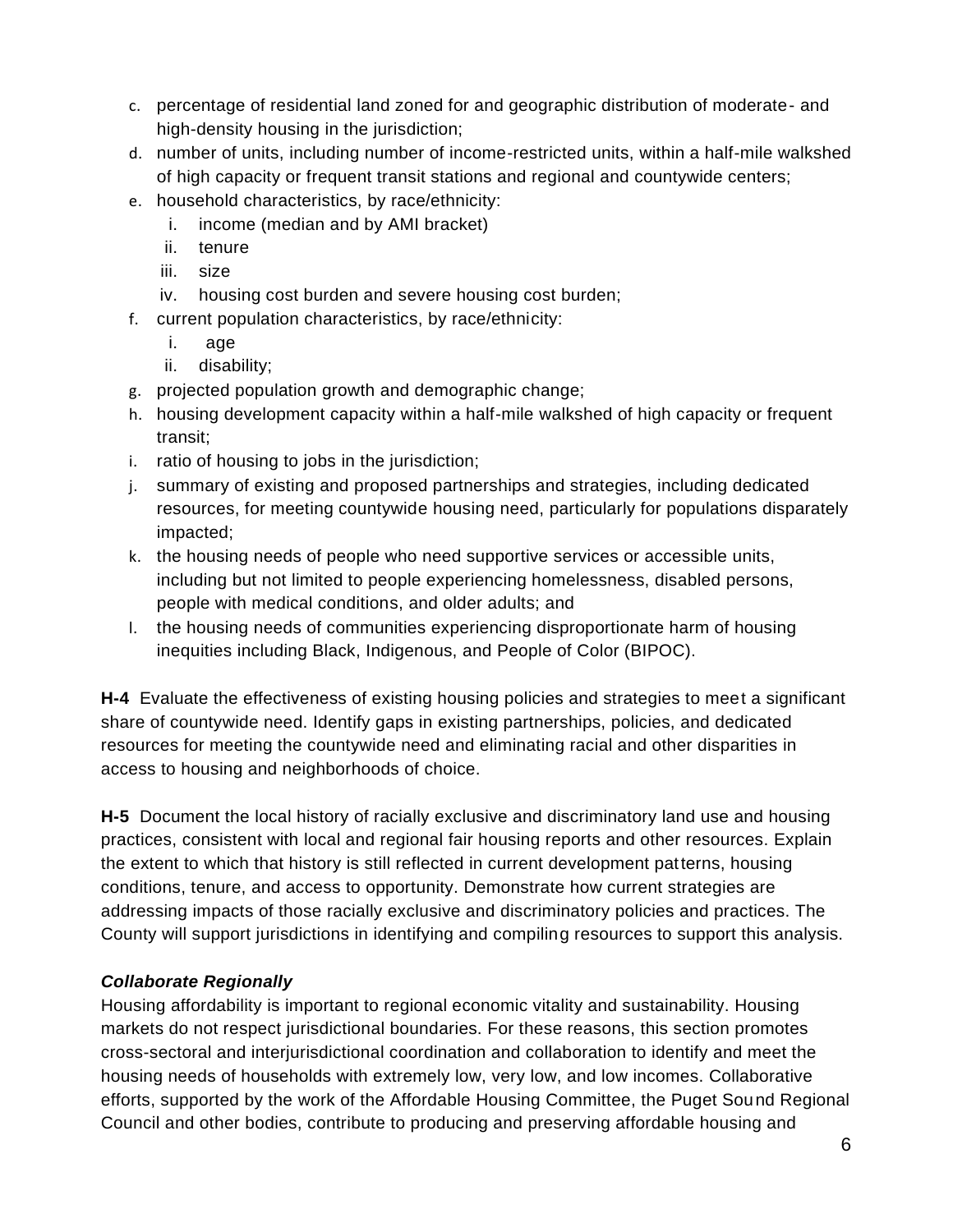coordinating equitable, sustainable development in the county and region. Where individual jurisdictions lack sufficient resources, collective efforts to fund or provide technical assistance for affordable housing development and preservation, and for the creation of strategies and programs, can help to meet the housing needs identified in comprehensive plans. Jurisdictions with similar housing characteristics tend to be clustered geographically. Therefore, there are opportunities for efficiencies and greater impact through interjurisdictional cooperation. Such efforts are encouraged and can be a way to meet a jurisdiction's share of the countywide affordable housing need.

**H-6** Collaborate with diverse partners (e.g. employers, financial institutions, philanthropic, faith, and community-based organizations) on provision of resources (e.g. funding, surplus property) and programs to meet countywide housing need.

**H-7** Work cooperatively with the Puget Sound Regional Council and other agencies that provide technical assistance to local jurisdictions to support the development, implementation, and monitoring of strategies that achieve the goals of this chapter.

## *Implement Policies and Strategies to Equitably Meet Housing Needs*

VISION 2050 encourages local jurisdictions to implement strategies to preserve, improve, and expand its housing stock to provide a range of affordable, accessible, healthy, sustainable, and safe housing choices to every resident. This section supports equitably meeting housing needs through strategies and actions that promote:

- *distributional equity:* An individual's income race, ethnicity, immigration status, sexual orientation, ability, or income doesn't impact their ability to access housing in the neighborhood of their choice;
- *cross-generational equity:* The impact of the housing policies we create result in fair and just distribution of benefits and burdens to future generations;
- *process equity:* The housing policy development, decision-making, and implementation process is inclusive, open, fair, and accessible to all stakeholders; and
- *reparative policies:* The policies implemented will actively seek to repair harms cause by racially biased policies.

The strategies are grouped by theme:

- equitable processes and outcomes;
- increased housing supply, particularly for households with the greatest needs;
- expanded housing options and increased affordability accessible to transit and employment;
- expanded housing and neighborhood choice for all residents; and
- housing stability, healthy homes, and healthy communities

Further detail on the range of strategies for equitably meeting housing needs is contained in Table H-2 in Appendix X.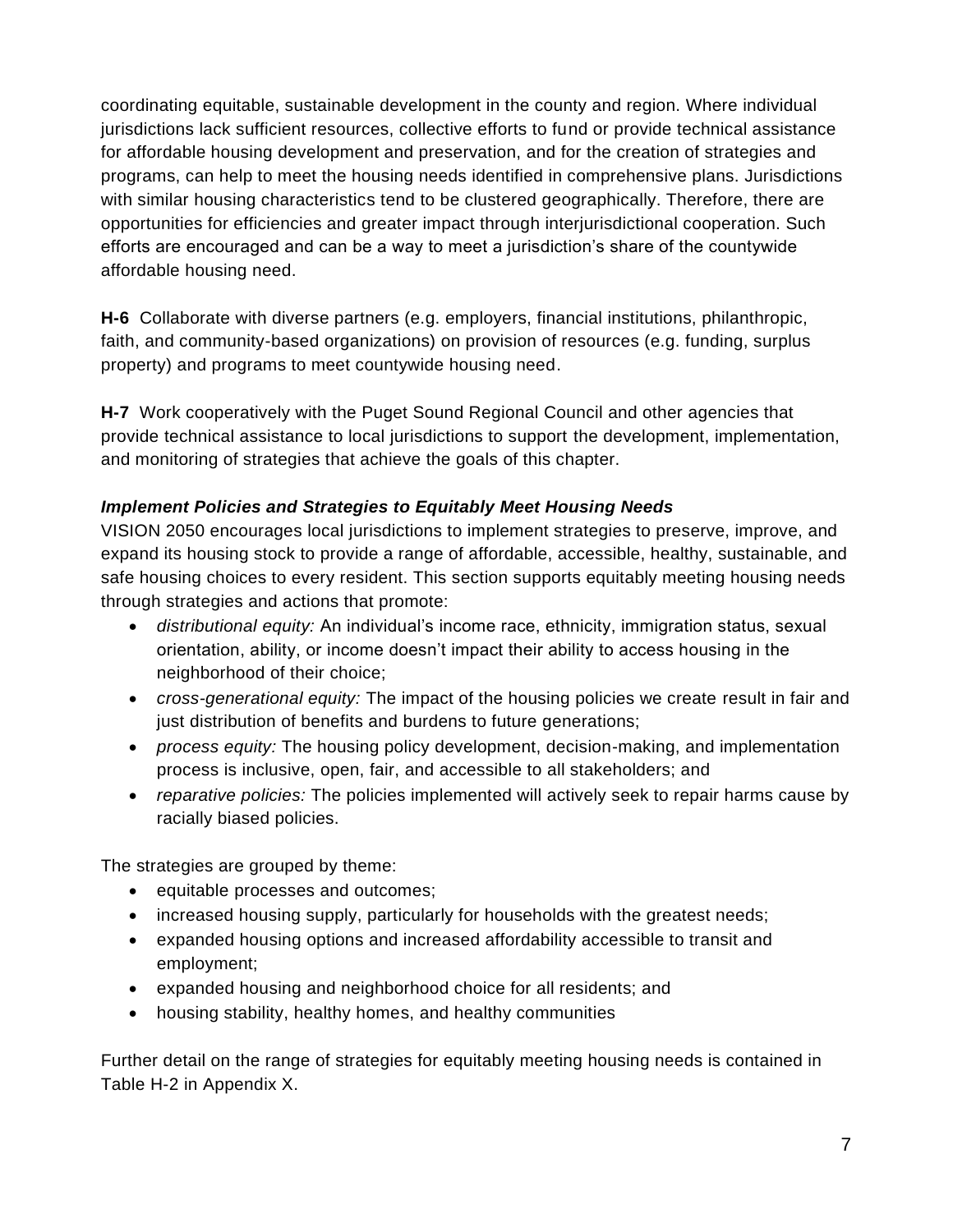### *Equitable processes and outcomes*

Working together with households most impacted by the affordable housing crisis helps to tailor solutions to best meet their needs. Taking intentional action to overcome past and current discriminatory policies and practices helps to reduce disparities in access to housing and neighborhoods of choice.

**H-8** Collaborate with populations most disproportionately impacted by housing cost burden in developing, implementing and monitoring strategies that achieve the goals of this chapter. Prioritize the needs and solutions articulated by these disproportionately impacted populations.

**H-9** Adopt intentional, targeted actions that repair harms to Black, Indigenous, and People of Color (BIPOC) households from past and current racially exclusive and discriminatory land use and housing practices (generally identified through Policy H-5). Promote equitable outcomes in partnership with communities most impacted.

### *Increased housing supply, particularly for households with the greatest needs*

VISION 2050 encourages local cities to adopt best practices and innovative techniques to meet housing needs. Meeting the countywide affordable housing need will require actions, including commitment of substantial financial resources, by a wide range of private for profit, non-profit, and government entities. Multiple tools will be needed to meet the full range of needs in any given jurisdiction.

**H-10** Adopt policies, incentives, strategies, actions, and regulations that increase the supply of long-term income-restricted housing for extremely low, very low, and low-income households and households with special needs.

**H-11** Implement strategies to overcome cost barriers to housing affordability. Strategies to do this vary but can include updating development standards and regulations, shortening permit timelines, implementing online permitting, optimizing residential densities, reducing parking requirements, and developing programs, policies, partnerships, and incentives to decrease costs to build and preserve affordable housing.

**H-12** Prioritize the use of local and/ regional resources (e.g. funding, surplus property) for income-restricted housing, particularly for extremely low income households, special needs populations, and others with disproportionately greater housing needs. Consider projects that promote access to opportunity, anti-displacement, and wealth building for Black, Indigenous, and People of Color communities to support implementation of policy H-9.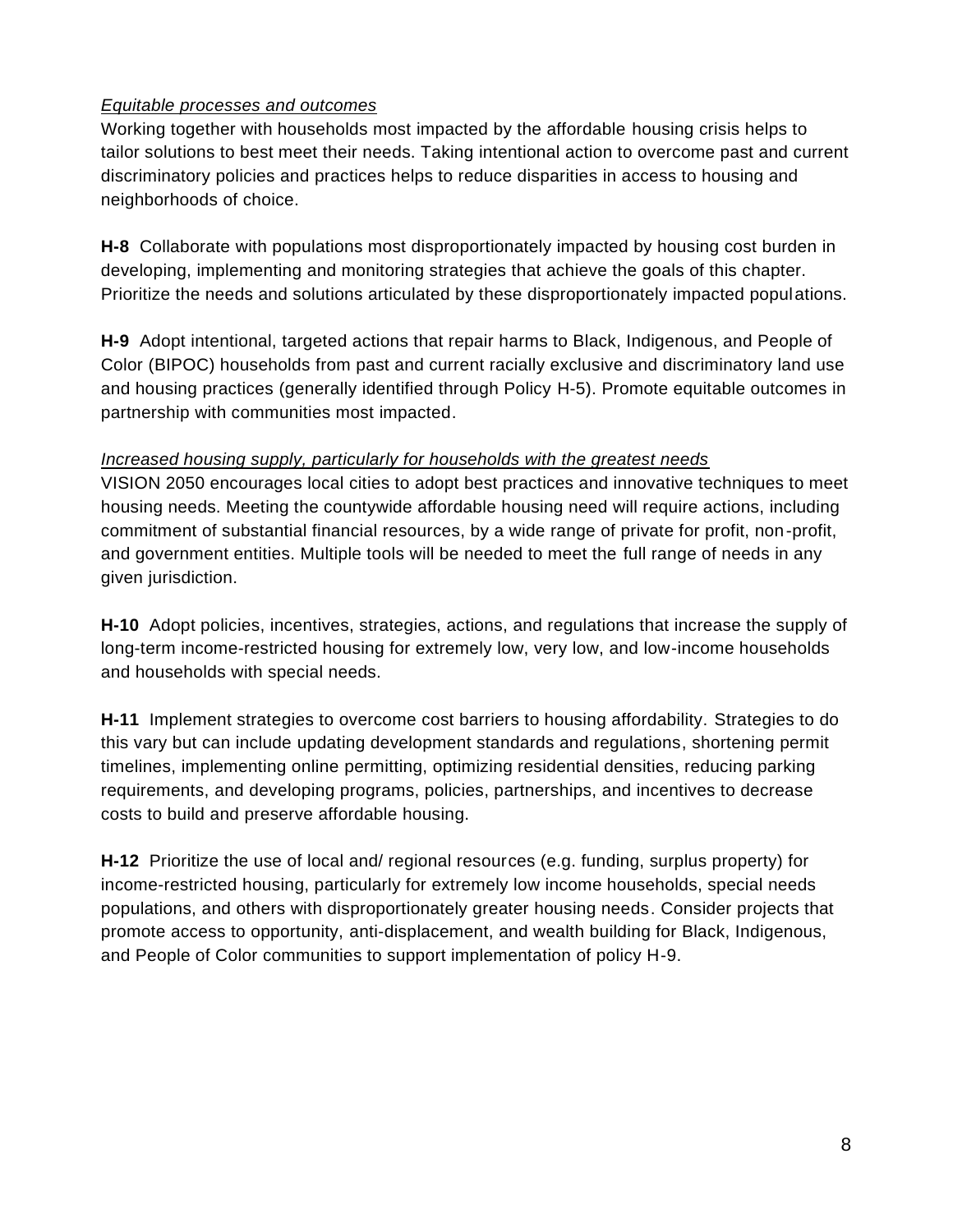*Expanded housing options and increased affordability accessible to transit and employment* The Regional Growth Strategy accommodates growth in urban areas, focused in designated centers and near transit stations, to create healthy, equitable, vibrant communities well-served by infrastructure and services. As the region invests in transit infrastructure, it must also support affordability in transit areas.

Lack of housing affordability negatively impacts the region's resilience to climate change as people are forced to live far from work, school and transit, which contributes to climate change through increased transportation emissions and sprawl.

**H-13** Increase housing choices for everyone—particularly those earning lower wages—in locations accessible to or within a reasonable commute to major employment centers and affordable to all income levels. Ensure there are zoning ordinances and building policies in place that allow and encourage housing production at levels that improve jobs-housing balance throughout the county across all income levels.

**H-14** Expand the supply and range of housing types—including affordable units—at densities sufficient to maximize the benefits of transit investments throughout the county.

**H-15** Support the development and preservation of income-restricted affordable housing that is within walking distance to high capacity and frequent transit.

### *Expanded housing and neighborhood choice for all residents*

Extremely low-, very low-, and low-income residents often have limited choices when seeking an affordable home and neighborhood. The King County Consortium's Analysis of Impediments to Fair Housing Choice found that many BIPOC and immigrant groups face disparities in access to opportunity areas with high quality schools, jobs, transit and access to parks, open space, and clean air, water, and soil. Some of the same groups are significantly less likely to own their home as compared to the countywide average, cutting them off from an important tool for housing stability and wealth building. Further, inequities in housing and land use practices as well as cycles of public and private disinvestment and investment have also resulted in communities vulnerable to displacement. Intentional actions to expand housing choices throughout the community will help address these challenges.

**H-16** Adopt inclusive planning tools and policies whose purpose is to increase the ability of all residents in jurisdictions throughout the county to live in the neighborhood of their choice, reduce disparities in access to opportunity areas, and meet the needs of the region's current and future residents by:

- a. providing access to affordable housing to rent and own throughout the jurisdiction, with a focus on areas of high opportunity;
- b. expanding capacity for moderate density housing throughout the jurisdiction, especially in areas currently zoned for lower density single-family detached housing, and capacity for high-density housing, where appropriate, consistent with the Regional Growth Strategy;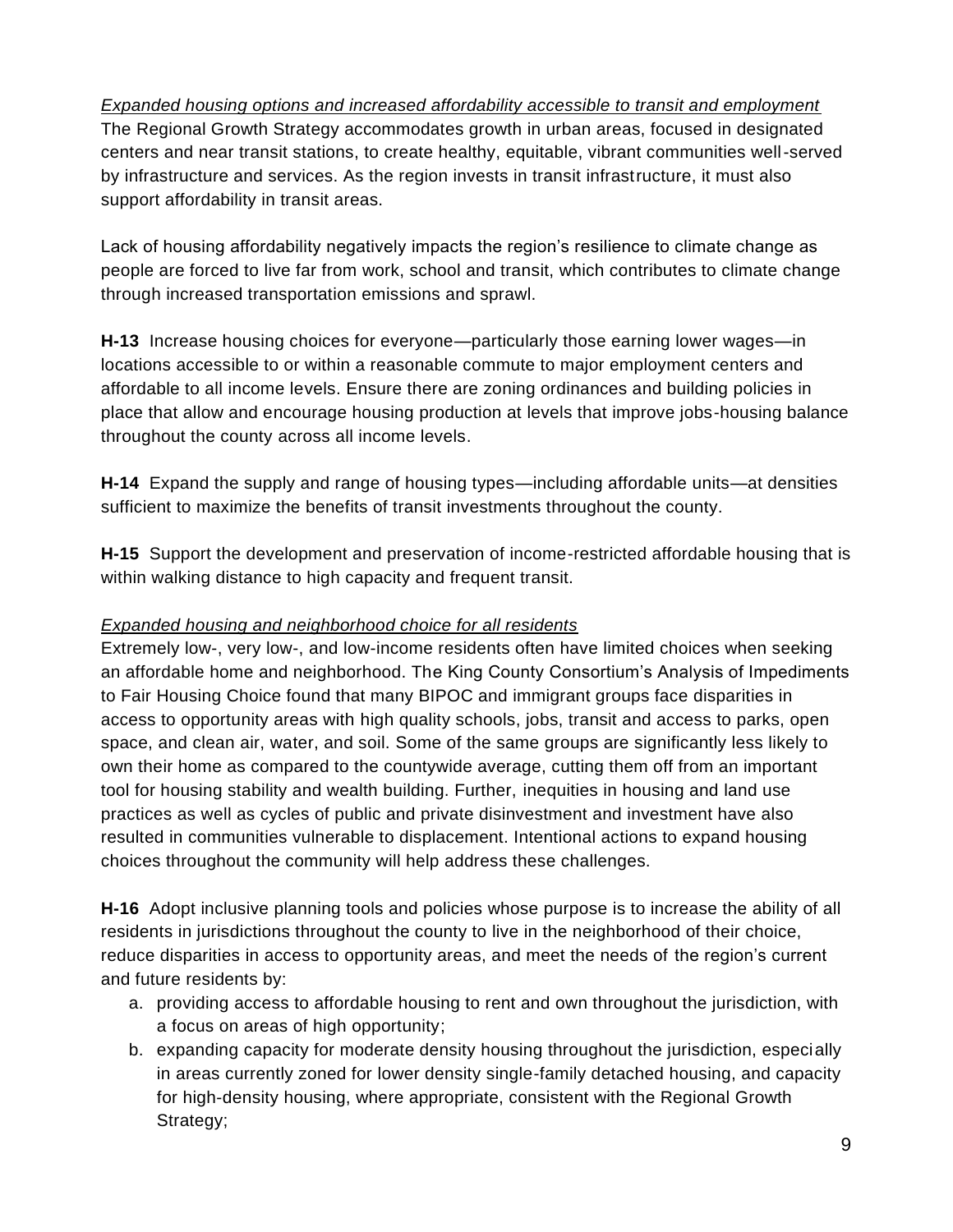- c. evaluating the feasibility of, and implementing, where appropriate, inclusionary and incentive zoning to provide affordable housing; and
- d. providing access to housing types that serve a range of household sizes, types, and incomes, including 2+ bedroom homes for families with children and/or adult roommates and accessory dwelling units, efficiency studios, and/or congregate residences for single adults.

**H-17** Lower barriers to and promote access to affordable homeownership for extremely low-, very low-, and low--income, households. Emphasize:

- a. supporting long-term affordable homeownership opportunities for households at or below 80% AMI (which may require up-front initial public subsidy and policies that support diverse housing types); and
- b. remedying historical inequities in and expanding access to homeownership opportunities for Black, Indigenous and People of Color communities.

**H-18** Promote equitable development and adopt anti-displacement strategies, including dedicated funds for land acquisition and affordable housing production and preservation. Mitigate displacement that may result from planning, public and private investments, and market pressure. Implement anti-displacement measures prior to or concurrent with development capacity increases and capital investments.

**H-19** Implement, promote and enforce fair housing policies and practices so that every person in the county has equitable access and opportunity to thrive in their communities of choice, regardless of their race, gender identity, sexual identity, ability, use of a service animal, age, immigration status, national origin, familial status, religion, source of income, military status, or membership in any other relevant category of protected people.

### *Housing stability, healthy homes, and healthy communities*

**H-20** Adopt and implement policies that protect housing stability for renter households; expand protections and supports for low-income renters and renters with disabilities.

**H-21** Adopt and implement programs and policies that ensure healthy and safe homes.

**H-22** Plan for residential neighborhoods that protect and promote the health and well-being of residents by supporting equitable access to parks and open space, safe pedestrian and bicycle routes, clean air, soil and water, fresh and healthy foods, high-quality education from early learning through K-12, affordable and high-quality transit options and living wage jobs and by reducing exposure to environmental hazards and pollutants.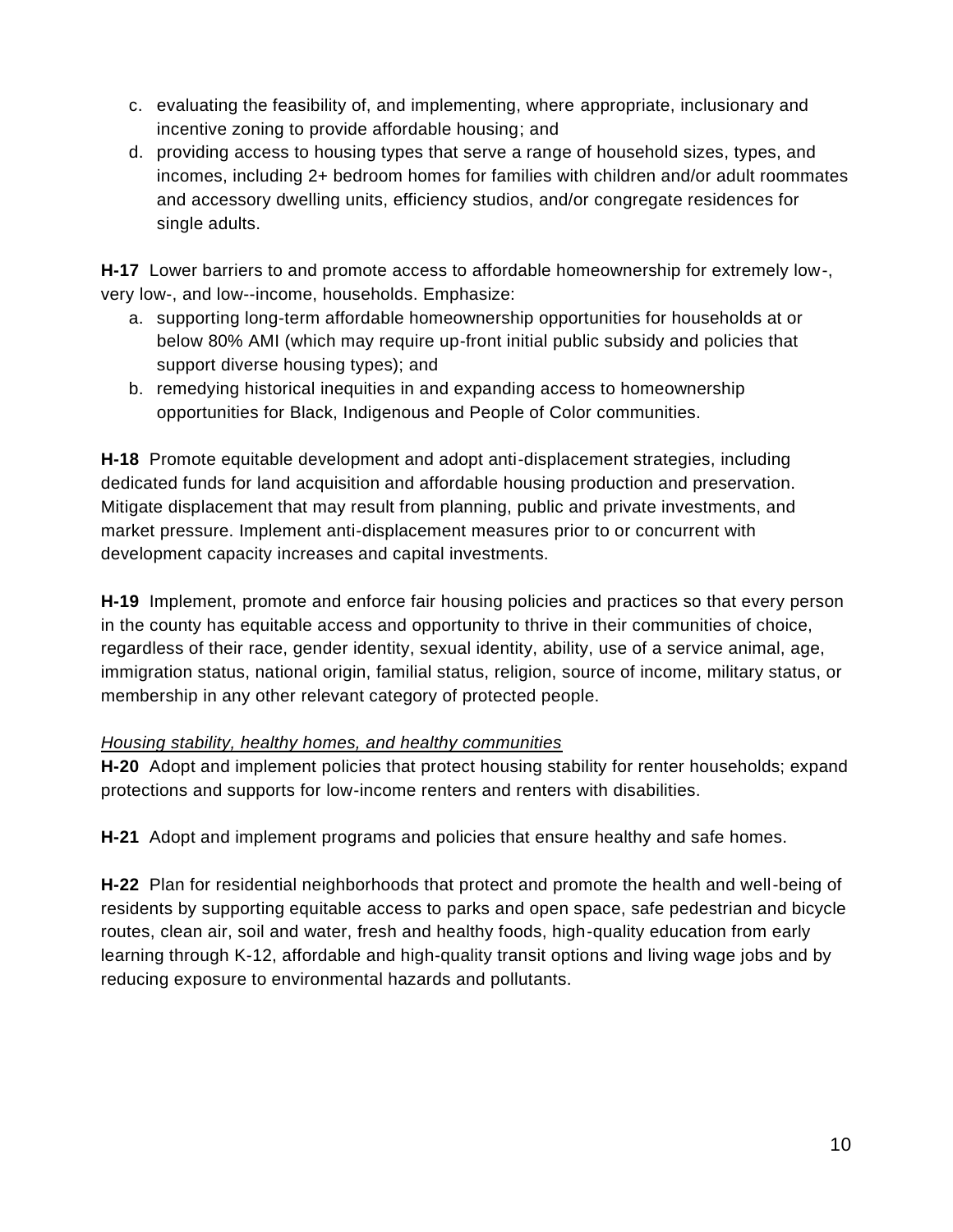## *Measure Results and Provide Accountability*

Each jurisdiction has a responsibility to address its share of the countywide housing need. The county and cities will collect and report housing data to help evaluate progress in meeting this shared responsibility. The county will help coordinate a transparent data collection and sharing process with cities. Further detail on monitoring procedures is contained in Appendix X.

**H-23** Monitor progress toward meeting countywide housing growth targets, countywide need, and eliminating disparities in access to housing and neighborhoods of choice. Where feasible, use existing regional and jurisdictional reports and monitoring tools and collaborate to reduce duplicative reporting.

Jurisdictions, including the county for unincorporated areas, will report annually to the county:

- a. total housing units;
- b. number of units lost to demolition, redevelopment, or conversion to non-residential use.
- c. total income-restricted units, by AMI limit, for which the city is a party to affordable housing covenants on the property title;
- d. of total housing units, net new housing units created during the reporting period, and what type of housing was constructed, broken down by at least single-family, moderate density housing types, and high density housing types;
- e. of total income-restricted units, net new income-restricted units, by tenure, AMI limit, address, and term of rent and income restrictions, created during the reporting period;
- f. Percentage of total zoned residential capacity by type of housing allowed, including but not limited to single-family, moderate density, and high density;
- g. new strategies (e.g. land use code changes, dedicated fund sources, conveyance of surplus property) implemented during the reporting period to increase housing diversity or increase the supply of income-restricted units in the jurisdiction; and
- h. jurisdiction's new strategies implemented during the reporting period to reduce disparate housing outcomes and expand housing and neighborhood choice for BIPOC households and other population groups identified through policy H-5.

The county will report annually:

- a. countywide housing inventory of:
	- i. total housing units;
	- ii. total income-restricted units, by AMI limit;
	- iii. total housing units, net new housing units created during the reporting period; and
	- iv. total income-restricted units by tenure, AMI limit, location, created during the reporting period, starting in 2021.
	- v. total net new income-restricted units and the term of rent and income restrictions created during the reporting period, starting in December 2022;
	- vi. share of households by housing tenure by jurisdiction; and
	- vii. zoned residential capacity percentages broken down by housing type/number of units allowed per lot;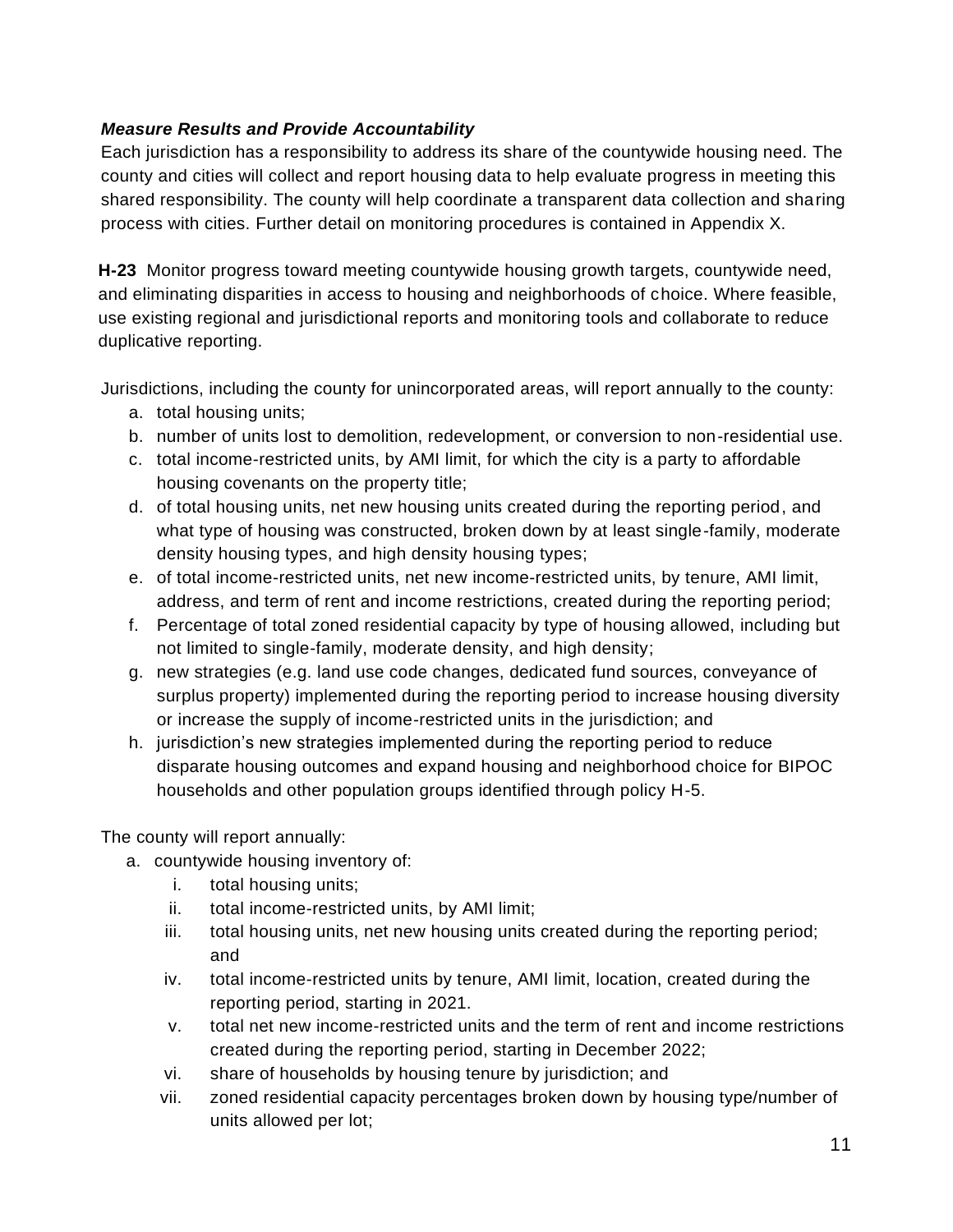- b. the county's new strategies (e.g. dedicated fund sources, conveyance of surplus property) implemented during the reporting period to increase the supply of restricted units in the county, including geographic allocation of resources;
- c. the county's new strategies implemented during the reporting period to reduce disparate housing outcomes and expand housing and neighborhood choice for BIPOC households and other population groups identified through policy H-5.
- d. number of income-restricted units within a  $\frac{1}{2}$  mile walkshed of a high-capacity or frequent transit stations in the county;
- e. share of households with housing cost burden, by income band, race, and ethnicity;
- f. tenant protection policies adopted by jurisdiction; and
- g. number of individuals and households experiencing homelessness, by race and ethnicity.

Where feasible, jurisdictions will also collaborate to provide:

a. net new units accessible to persons with disabilities.

**H-24** The county will annually provide transparent, ongoing information measuring jurisdictions' progress toward meeting countywide affordable housing need, according to H-23, using public-facing tools such as the King County's Affordable Housing Dashboard.

## *Adjust Strategies to Meet Housing Needs*

**H-25** Review and amend countywide and local housing strategies and actions when monitoring in Policy H-23 and H-24 indicates that adopted strategies are not resulting in adequate affordable housing to meet the countywide need. Consider amendments to land use policies and the land use map where they present a significant barrier to the equitable distribution of affordable housing.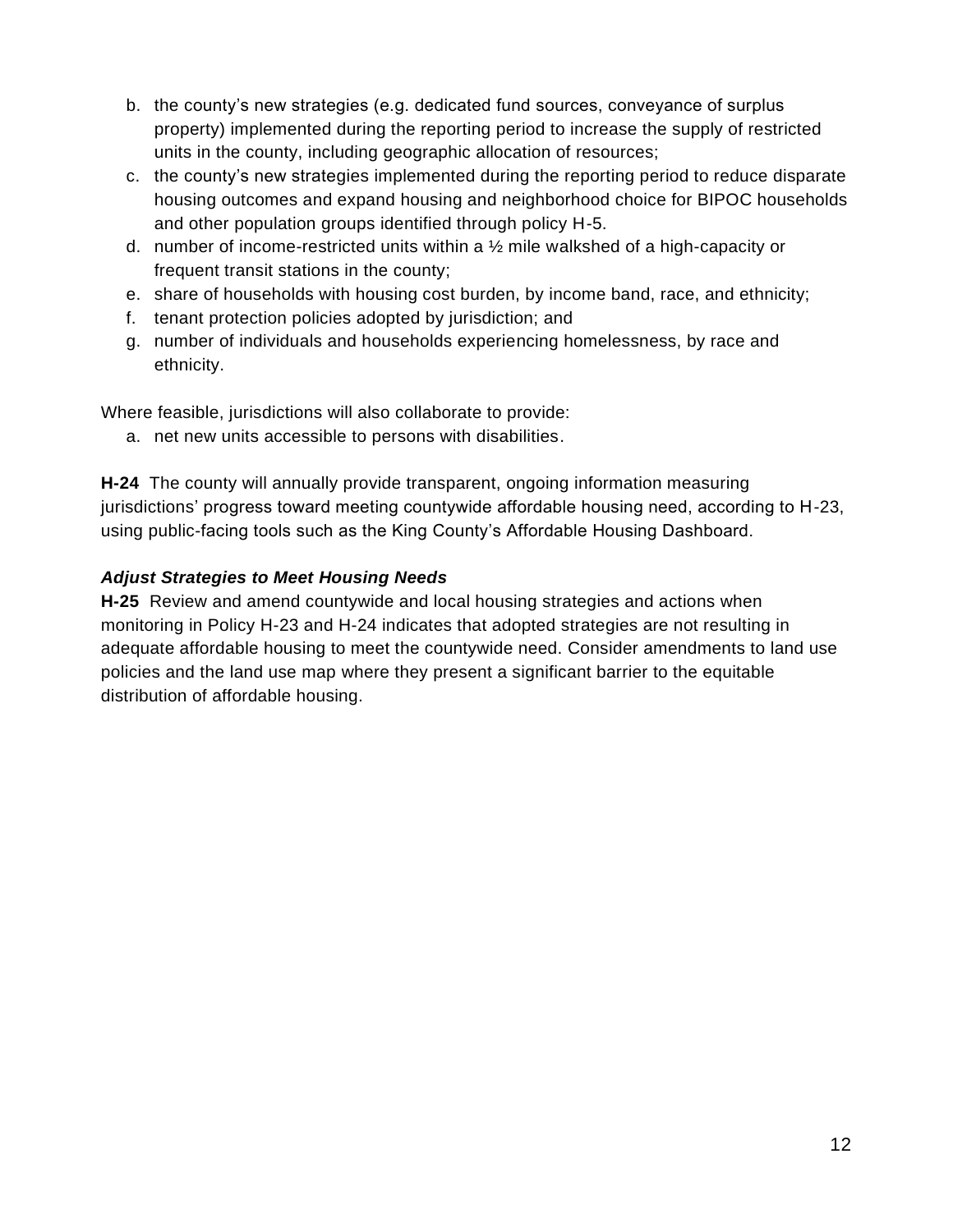*Note: Appendix X is under development. A portion of the appendix is provided for context only in reference to policy H-3.*

# **APPENDIX X: HOUSING TECHNICAL APPENDIX**

### **Housing Supply and Needs Analysis**

**Context:** As set forth in policy H-3, each jurisdiction must include in its comprehensive plan an inventory of the existing housing stock and an analysis of both existing housing needs and housing needed to accommodate projected population growth over the planning period. This policy reinforces requirements of the Growth Management Act for local Housing Elements. The housing supply and needs analysis is referred to in this appendix as the housing analysis. As is noted in policy H-1, H-2, and H-3, the housing analysis must consider local as well as countywide housing needs because each jurisdiction has a responsibility to address a responsibility to address its share of the countywide affordable housing need.

The purpose of this section of Appendix X is to provide further guidance to local jurisdictions on the subjects to be addressed in their housing analysis. Additional guidance on carrying out the housing analysis is found in the Puget Sound Regional Council's report, "Housing Element Guide: A PSRC Guidance Paper (July 2014)" Washington State Department of Commerce's report, "Guidance for Developing a Housing Needs Assessment" (March 2020); and the Washington Administrative Code, particularly 365-196-410 (2)(b) and (c). The state Department of Commerce also provides useful information about housing requirements under the Growth Management Act.

Understanding the mix and affordability of existing housing is the first step toward identifying gaps in meeting future housing needs. Combined with the results of the needs analysis, these data can provide direction on appropriate goals and policies for both the housing and land use elements of a jurisdiction's comprehensive plan.

Table H-2 shows the current housing supply by jurisdiction and affordability levels, using data from 2013-2017 CHAS. Figures in Table H-2 include both rental and ownership units. Note that while some jurisdictions have an adequate supply of housing affordable to lowincome households (51 to 80 percent of AMI) and very low-income households (31-50 percent of AMI), no jurisdiction in the county has sufficient housing affordable to extremelylow income households (0 to 30 percent of AMI) to meet a proportional share of existing needs as shown in Table H-1. This is where the greatest need exists and should be a focus for all jurisdictions.

Table H-2 will be updated annually and will be made publicly available on the Affordable Housing dashboard. While Table H-2 provides a starting point for understanding current housing supply by jurisdiction, other metrics are required to fully measure housing need.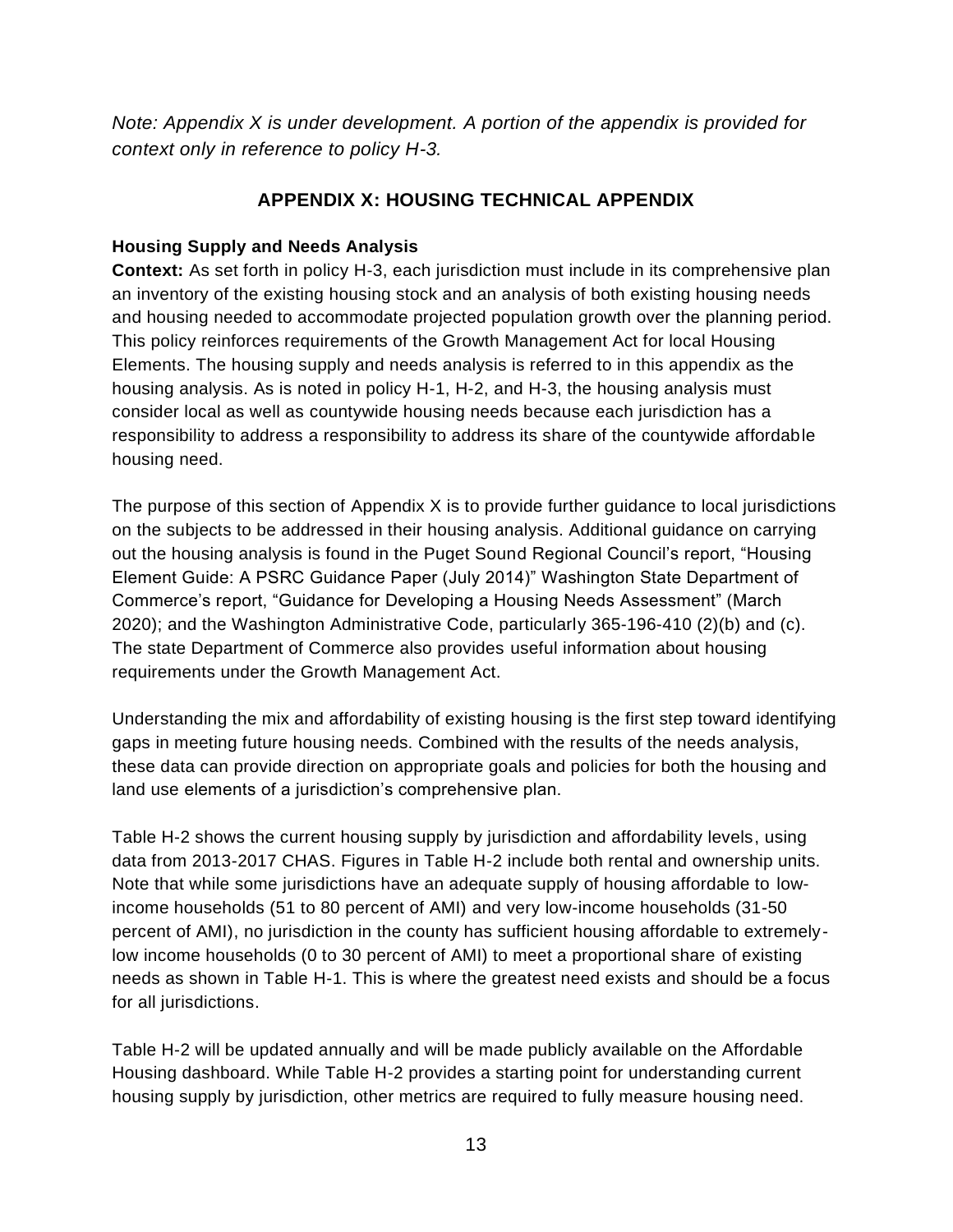Jurisdictions may choose to supplement the data in Table H-2 with other data sources, such as PUMS, ACS, or their own housing inventories that may be more current or use different underlying assumptions. Because data sources vary in the time period they measure, the assumptions required to analyze the data, and the sampling techniques they use, they may produce results that do not perfectly align with Table H-2. Jurisdictions should use the methodology documented here to explain the causes and implications of differences between alternative methodologies and the information presented in Table H-2.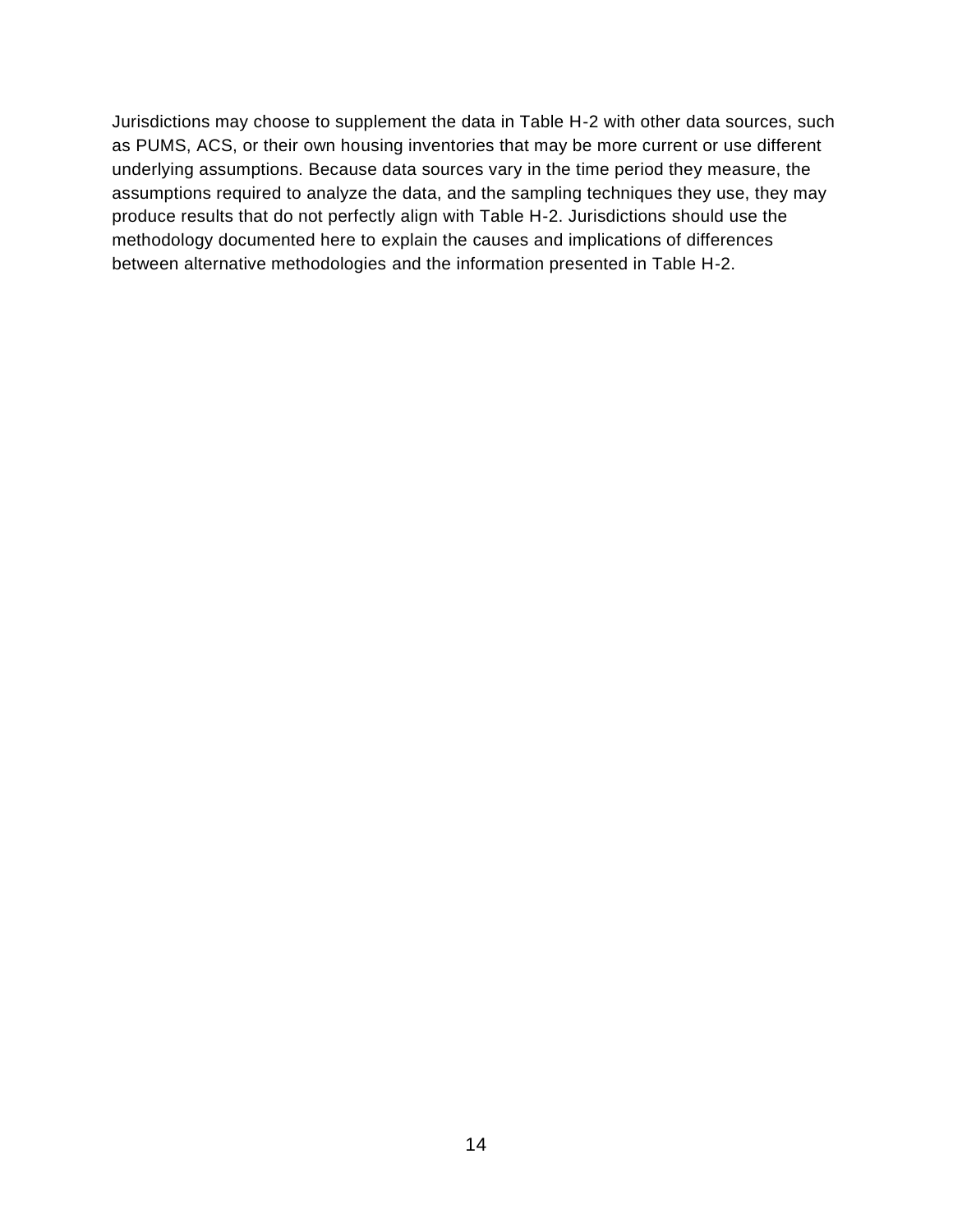|                                          |                | <b>Current Housing Units (HU)</b> |            |                       |            |                     |              |                              |                    |
|------------------------------------------|----------------|-----------------------------------|------------|-----------------------|------------|---------------------|--------------|------------------------------|--------------------|
| Regional                                 | 0-30% AMI      |                                   | 31-50% AMI |                       | 51-80% AMI |                     | Over 80% AMI |                              | <b>All Incomes</b> |
| Geography and<br><b>Jurisdiction</b>     | # of HU        | $%$ of<br>Total<br>HU             | # of HU    | $%$ of<br>Total<br>HU | # of HU    | % of<br>Total<br>HU | # of HU      | $%$ of<br><b>Total</b><br>HU | <b>Total HU</b>    |
| <b>Metropolitan Cities</b>               |                |                                   |            |                       |            |                     |              |                              |                    |
| <b>Bellevue</b>                          | 1,750          | 3%                                | 2,814      | 5%                    | 6,363      | 11%                 | 46,400       | 81%                          | 57,327             |
| Seattle <sup>4</sup>                     | 19,330         | $6\%$                             | 32,655     | 10%                   | 55,910     | 17%                 | 212,875      | 66%                          | 320,770            |
| <b>Core Cities</b>                       |                |                                   |            |                       |            |                     |              |                              |                    |
| Auburn                                   | 1,335          | 5%                                | 9,400      | 38%                   | 6,590      | 26%                 | 7,660        | 31%                          | 24,985             |
| <b>Bothell</b>                           | 390            | 4%                                | 1,200      | 11%                   | 2,075      | 19%                 | 7,215        | 66%                          | 10,880             |
| <b>Burien</b>                            | 985            | 5%                                | 4,879      | 26%                   | 5,155      | 27%                 | 8,003        | 42%                          | 19,022             |
| Federal Way <sup>4</sup>                 | 1,430          | 4%                                | 9,170      | 26%                   | 12,450     | 35%                 | 12,695       | 36%                          | 35,745             |
| Issaquah                                 | 715            | 5%                                | 845        | 6%                    | 1,770      | 12%                 | 11,750       | 78%                          | 15,080             |
| Kent                                     | 1,970          | 4%                                | 11,195     | 25%                   | 14,769     | 33%                 | 16,720       | 37%                          | 44,654             |
| Kirkland                                 | 1,125          | 3%                                | 2,325      | 6%                    | 4,775      | 13%                 | 28,405       | 78%                          | 36,630             |
| Redmond                                  | 640            | 3%                                | 1,325      | 5%                    | 2,705      | 11%                 | 20,365       | 81%                          | 25,035             |
| Renton                                   | 1,720          | 4%                                | 7,285      | 19%                   | 10,160     | 26%                 | 20,133       | 51%                          | 39,298             |
| SeaTac                                   | 350            | 3%                                | 3,400      | 34%                   | 3,460      | 35%                 | 2,799        | 28%                          | 10,009             |
| Tukwila                                  | 385            | 5%                                | 2,150      | 30%                   | 2,680      | 38%                 | 1,909        | 27%                          | 7,124              |
| <b>High Capacity Transit Communities</b> |                |                                   |            |                       |            |                     |              |                              |                    |
| Des Moines                               | 585            | 5%                                | 3,015      | 25%                   | 2,999      | 25%                 | 5,244        | 44%                          | 11,843             |
| Kenmore                                  | 255            | 3%                                | 1,070      | 12%                   | 1,190      | 14%                 | 6,135        | 71%                          | 8,650              |
| Lake Forest Park                         | 105            | 2%                                | 344        | 7%                    | 419        | 8%                  | 4,325        | 83%                          | 5,193              |
| Mercer Island                            | 270            | 3%                                | 380        | 4%                    | 400        | 4%                  | 9,015        | 90%                          | 10,065             |
| Newcastle                                | 60             | 1%                                | 115        | 3%                    | 480        | 11%                 | 3,699        | 85%                          | 4,354              |
| Shoreline                                | 1,180          | 5%                                | 2,090      | 9%                    | 4,440      | 20%                 | 14,425       | 65%                          | 22,135             |
| Woodinville                              | 150            | 3%                                | 280        | 6%                    | 495        | 10%                 | 3,825        | 81%                          | 4,750              |
| <b>Cities &amp; Towns</b>                |                |                                   |            |                       |            |                     |              |                              |                    |
| Algona                                   | 8              | 1%                                | 404        | 43%                   | 350        | 38%                 | 169          | 18%                          | 931                |
| <b>Beaux Arts</b>                        | $\blacksquare$ | 0%                                | 8          | 6%                    | 4          | 3%                  | 114          | 90%                          | 126                |
| <b>Black Diamond</b>                     | 40             | 2%                                | 350        | 21%                   | 230        | 14%                 | 1,070        | 63%                          | 1,690              |
| Carnation                                | 34             | 5%                                | 119        | 19%                   | 134        | 21%                 | 354          | 55%                          | 641                |
| Clyde Hill                               | 10             | 1%                                | 39         | 3%                    | 15         | 1%                  | 1,055        | 94%                          | 1,119              |
| Covington                                | 160            | 2%                                | 790        | 11%                   | 2,280      | 33%                 | 3,770        | 54%                          | 7,000              |
| Duvall                                   | 50             | 2%                                | 200        | 8%                    | 250        | 10%                 | 2,085        | 81%                          | 2,585              |
| Enumclaw                                 | 265            | 6%                                | 1,469      | 31%                   | 1,495      | 32%                 | 1,515        | 32%                          | 4,744              |
| <b>Hunts Point</b>                       | 4              | 3%                                | 12         | 8%                    | 4          | 3%                  | 139          | 87%                          | 159                |
| Maple Valley                             | 220            | 2%                                | 530        | 6%                    | 1,450      | 16%                 | 6,650        | 75%                          | 8,850              |
| Medina                                   | 15             | 1%                                | 19         | 2%                    | 10         | 1%                  | 1,125        | 96%                          | 1,169              |
| Milton                                   | 20             | 6%                                | 99         | 28%                   | 59         | 17%                 | 175          | 50%                          | 353                |
| Normandy Park                            | 150            | $5\%$                             | 235        | 8%                    | 220        | $8\%$               | 2,200        | 78%                          | 2,805              |
| North Bend                               | 95             | 4%                                | 340        | 14%                   | 390        | 16%                 | 1,565        | 65%                          | 2,390              |
| Pacific                                  | 40             | 2%                                | 934        | 39%                   | 840        | 35%                 | 600          | 25%                          | 2,414              |
| Sammamish                                | 180            | 1%                                | 365        | 2%                    | 853        | 4%                  | 19,615       | 93%                          | 21,013             |
| Skykomish                                | 4              | 6%                                | 23         | 34%                   | 8          | 12%                 | 33           | 49%                          | 68                 |
| Snoqualmie                               | 45             | 1%                                | 169        | 4%                    | 293        | 7%                  | 3,664        | 88%                          | 4,171              |
| <b>Yarrow Point</b>                      | 4              | $1\%$                             | 4          | 1%                    | 8          | 2%                  | 419          | 96%                          | 435                |
| <b>Urban Unincorporated &amp; Rural</b>  |                |                                   |            |                       |            |                     |              |                              |                    |
| Unincorporated                           |                |                                   |            |                       |            |                     |              |                              |                    |
| King County                              | 2,465          | $3%$                              | 7,287      | 10%                   | 12,223     | 17%                 | 48,920       | 69%                          | 70,895             |
| <b>Total HU</b>                          | 38,539         | 5%                                | 109,333    | 13%                   | 160,401    | 19%                 | 538,834      | 64%                          | 847,107            |
| <b>Total HU Needed</b><br>by 2044        | 188,000        | 15%                               | 185,000    | 15%                   | 236,000    | 19%                 | 644,000      | 51%                          | 1,253,000          |

# **Table H-2: Housing Affordability for King County Jurisdictions by Regional Geographies**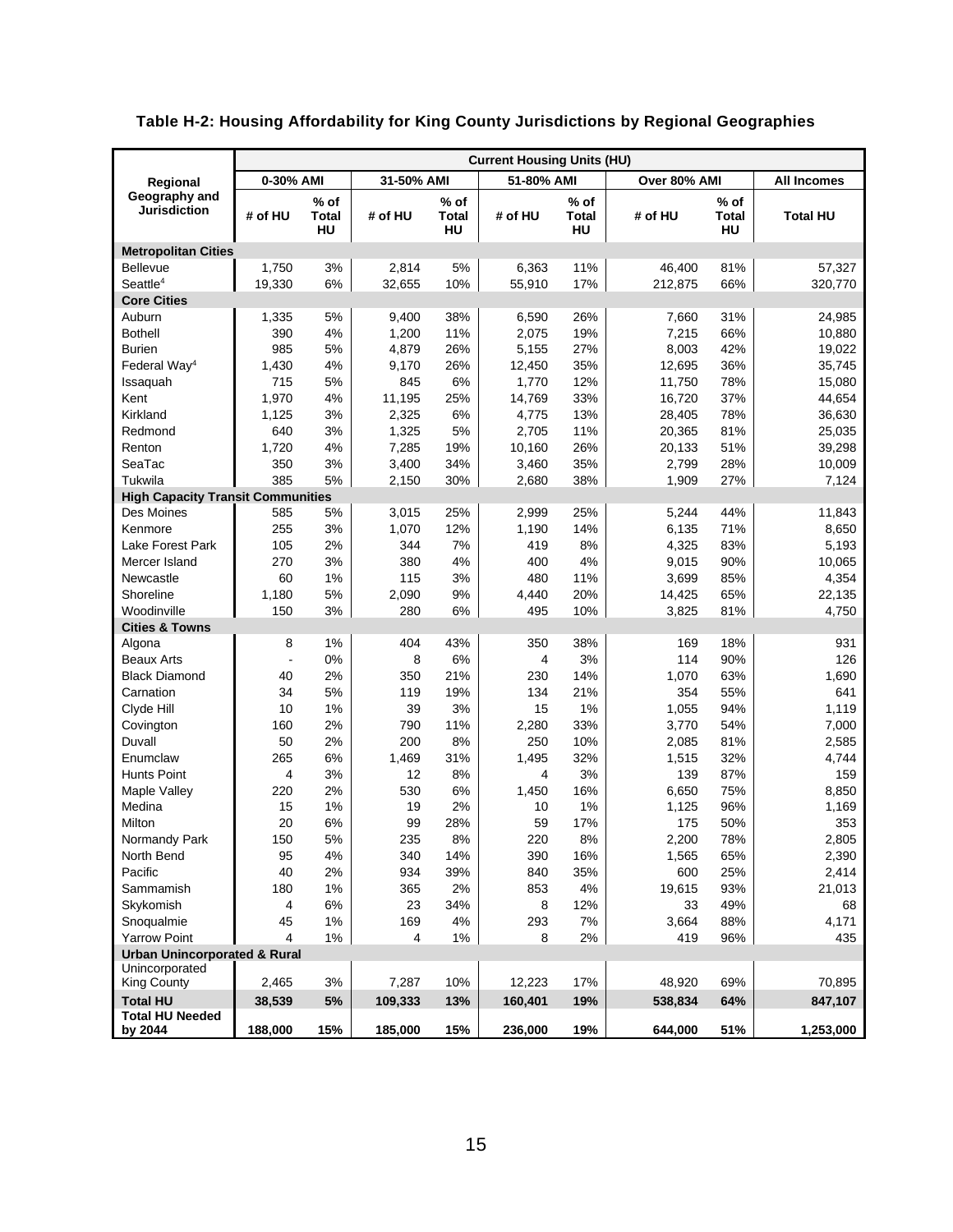The methodology used to calculate current housing units in table H-2 is summarized as follows:

- 1. CHAS data is downloaded from the [HUD website.](https://www.huduser.gov/portal/datasets/cp.html#2006-2017_data) Select the most recent vintage of data (in this instance it was 2013-2017 ACS 5-year average data") for the data year, select the "Counties split by Place" Geographic Summary Level, which provides data at a jurisdictional level, select "csv" for the file type, and then download the data. This will download all the CHAS tables, as well as a data dictionary.
- 2. Tables 17A, 17B, 18A, 18B, and 18C have data on housing units and what AMI brackets they are affordable at. Tables 17A and 17B include data on vacant units for ownership and rental units respectively. These vacant units are included in the totals. While vacant units are not currently being rented, they are still a part of a jurisdiction's housing supply, and many vacant units are available to rent or buy. Tables 18A, 18B, and 18C include data on occupied ownership units with a mortgage, occupied ownership units without a mortgage, and occupied rental units respectively. All these units are also included in the totals.
- 3. To calculate how many units are in each jurisdiction at each AMI band, calculate those totals for tables 17A, 17B, 18A, 18B, and 18C and then sum them all together. To calculate total numbers of units by AMI, use the subtotal columns of the CHAS data. The data dictionary that comes with the CHAS tables shows which columns are subtotal columns. Multiple subtotal columns must be added together to get the total number of units affordable at a certain AMI. For example, in Table 18A, to get the total number of units affordable at 0-50% AMI, the columns T18B\_est3, T18B\_est28, T18B\_est53, T18B\_est78 must be summed, as each column represents a different number of units in the structure. The columns that must be summed together differ slightly based on the table. Refer to the data dictionary to ensure that the correct columns are chosen.
- 4. CHAS uses RHUD for rental units and VHUD for ownership units as measures of affordability that correspond to AMI. For example, units that have a value of "less than or equal to RHUD30" are marked as being affordable at 0-30% AMI. Unlike with rental units, for the home ownership units found in tables 17A, 18A, and 18B, CHAS does not differentiate between VHUD0 to VHUD30 units and VHUD 30 to VHUD50 units. It instead combines them all into a "Value less than or equal to VHUD50" category. Since affordability is measured at 0-30% AMI and 30-50% AMI separately in Table H-2, assume that all units in the "Value less than or equal to VHUD50" are actually only affordable at 30-50% AMI, and are included in that column. Thus, all 0- 30% AMI units in Table H-2 are rental units. This assumption is made because of the distribution of home prices in King County, where almost no homes are affordable to households making 0-30% AMI.